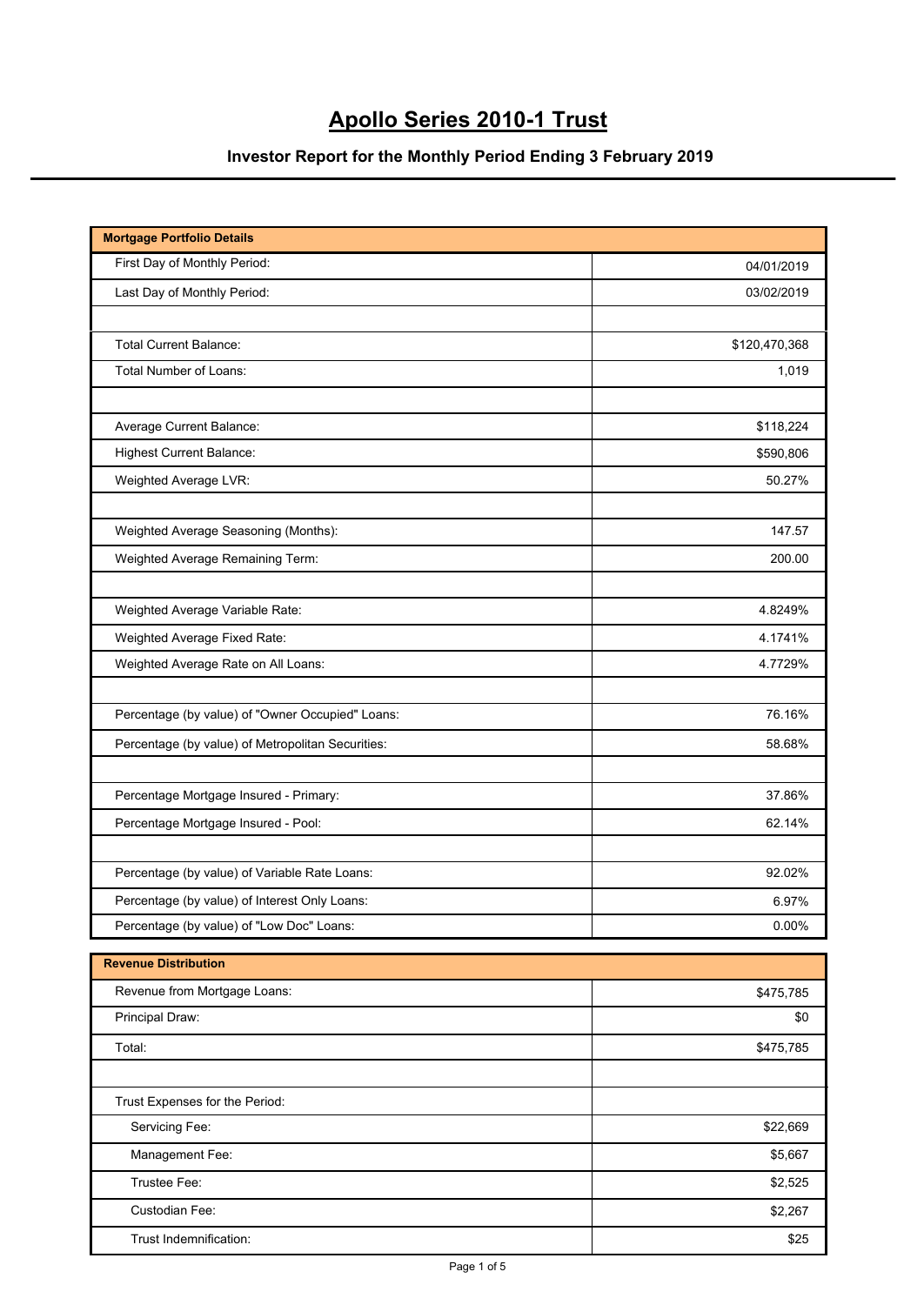| Swap Payments:                                       | \$53,714  |
|------------------------------------------------------|-----------|
| Facility Fees:                                       | \$250     |
| Class A1 Notes Coupon Payments:                      | \$0       |
| Class A2 Notes Coupon Payments:                      | \$292,973 |
| Class AB Notes Coupon Payments:                      | \$38,676  |
| Class B Notes Coupon Payments:                       | \$16,353  |
| Total Expenses:                                      | \$435,118 |
|                                                      |           |
| Residual Income:                                     | \$40,667  |
| Unreimbursed Principal Draw after Distribution Date: | \$0       |

| <b>Interest Payable for the Coupon Period</b>             |            |
|-----------------------------------------------------------|------------|
| First Day of Coupon Period:                               | 09/01/2019 |
| Last Day of Coupon Period (Distribution Date):            | 11/02/2019 |
| Number of Days in Coupon Period:                          | 33         |
| <b>Determination Date:</b>                                | 06/02/2019 |
| <b>Effective BBSW for Current Period:</b>                 | 2.0083%    |
|                                                           |            |
| Class A1 Notes Interest Margin over BBSW:                 | 1.00%      |
| Class A1 Notes Interest this Coupon Period:               | \$0        |
| Class A1 Notes Unpaid Interest from prior Coupon Periods: | \$0        |
|                                                           |            |
| Class A2 Notes Interest Margin over BBSW:                 | 1.10%      |
| Class A2 Notes Interest this Coupon Period:               | \$292,973  |
| Class A2 Notes Unpaid Interest from prior Coupon Periods: | \$0        |
| Class AB Notes Interest Margin over BBSW:                 | 1.50%      |
| Class AB Notes Interest this Coupon Period:               | \$38,676   |
| Class AB Notes Unpaid Interest from prior Coupon Periods: | \$0        |
|                                                           |            |
| Class B Notes Interest Margin over BBSW:                  | 1.70%      |
| Class B Notes Interest this Coupon Period:                | \$16,353   |
| Class B Notes Unpaid Interest from prior Coupon Periods:  | \$0        |

| <b>Principal Received from Mortgagors</b>               |               |
|---------------------------------------------------------|---------------|
| <b>Scheduled Monthly Payment Amount:</b>                | \$903,338     |
|                                                         |               |
| Mortgage portfolio balance at start of period:          | \$121,322,545 |
| Less: Scheduled principal received during the period:   | \$442,302     |
| Less: Unscheduled principal received during the period: | \$868.800     |
| Plus: Redraws:                                          | \$458,925     |
| Mortgage portfolio balance at close of period:          | \$120,470,368 |
|                                                         |               |
| Value of full discharges during the period:             | \$238.689     |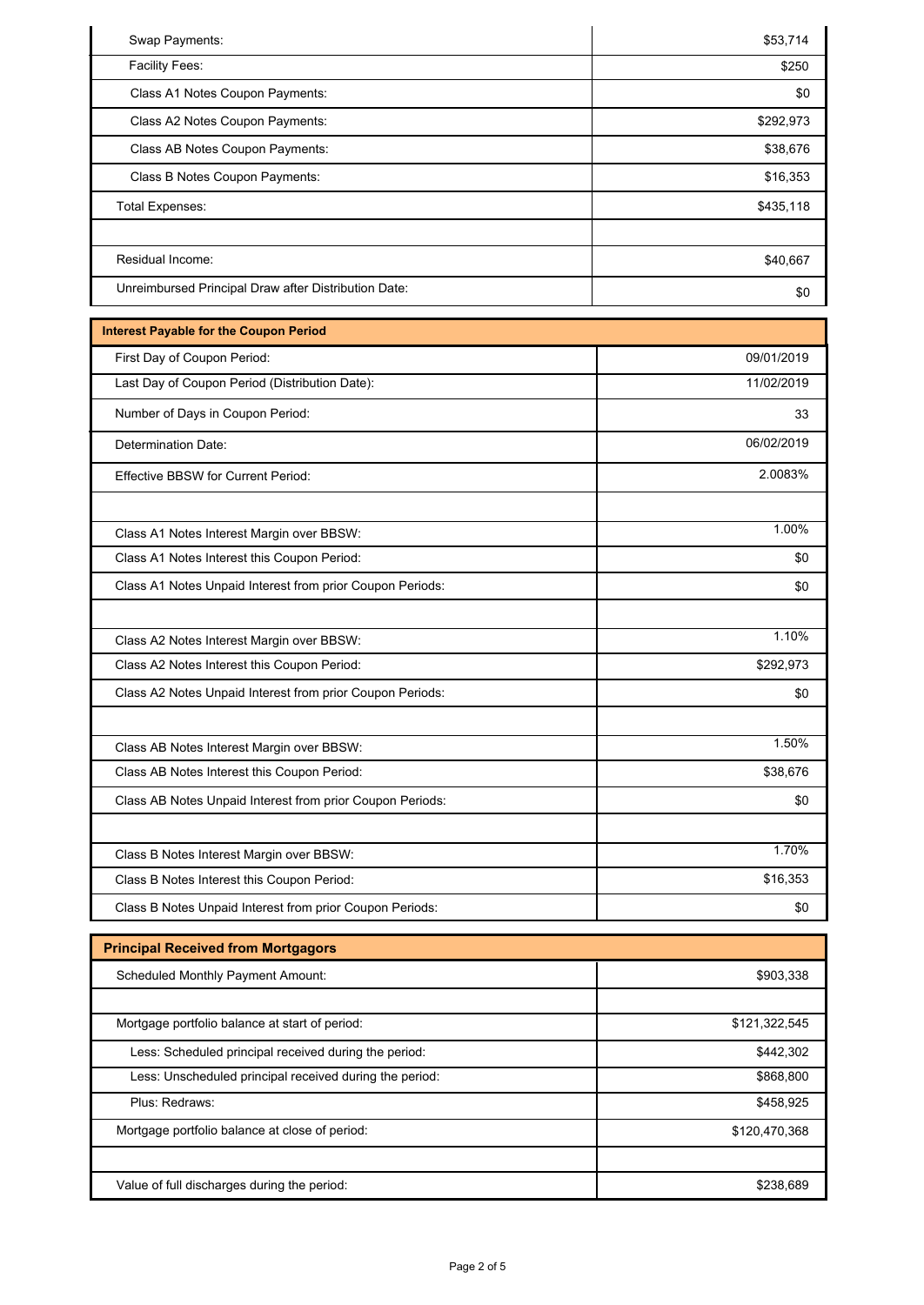| <b>Principal Distribution</b>                           |               |
|---------------------------------------------------------|---------------|
| Class A1 Notes Balance before distribution (Invested):  | \$0           |
| Class A1 Notes Balance before distribution (Stated):    | \$0           |
|                                                         |               |
| Class A2 Notes Balance before distribution (Invested):  | \$104,251,647 |
| Class A2 Notes Balance before distribution (Stated):    | \$104,251,647 |
|                                                         |               |
| Class AB Notes Balance before distribution (Invested):  | \$12,193,499  |
| Class AB Notes Balance before distribution (Stated):    | \$12,193,499  |
|                                                         |               |
| Class B Notes Balance before distribution (Invested):   | \$4,877,400   |
| Class B Notes Balance before distribution (Stated):     | \$4,877,400   |
|                                                         |               |
| <b>Total Invested Note Balance before distribution:</b> | \$121,322,545 |
|                                                         |               |
| Current Weighted Average Security Coupon Rate:          | 3.1726%       |
| Mortgage Principal Amount Distributed:                  | \$1,311,102   |
| Repayment of Redraws:                                   | \$458,925     |
|                                                         |               |
| Class A1 Notes Balance after distribution (Invested):   | \$0           |
| Class A1 Notes Balance after distribution (Stated):     | \$0           |
| Class A1 Notes Bond Factor after distribution:          | 0.000000      |
|                                                         |               |
| Class A2 Notes Balance after distribution (Invested):   | \$103,519,377 |
| Class A2 Notes Balance after distribution (Stated):     | \$103,519,377 |
| Class A2 Notes Bond Factor after distribution:          | 0.345065      |
|                                                         |               |
| Class AB Notes Balance after distribution (Invested):   | \$12,107,851  |
| Class AB Notes Balance after distribution (Stated):     | \$12,107,851  |
| Class AB Notes Bond Factor after distribution:          | 0.242157      |
|                                                         |               |
| Class B Notes Balance after distribution (Invested):    | \$4,843,140   |
| Class B Notes Balance after distribution (Stated):      | \$4,843,140   |
| Class B Notes Bond Factor after distribution:           | 0.242157      |
|                                                         |               |
| Total Note Balance After distribution :                 | \$120,470,368 |
| <b>Facilities</b>                                       |               |
| <b>Liquidity Facility Limit</b>                         | \$1,593,210   |
| Drawn Amount                                            |               |
|                                                         | \$0           |
| Redraw Facility Limit                                   | \$757,671     |
| Drawn Amount                                            | \$0           |
| <b>Reserve</b>                                          |               |
| <b>Liquidity Reserve</b>                                | \$150,000     |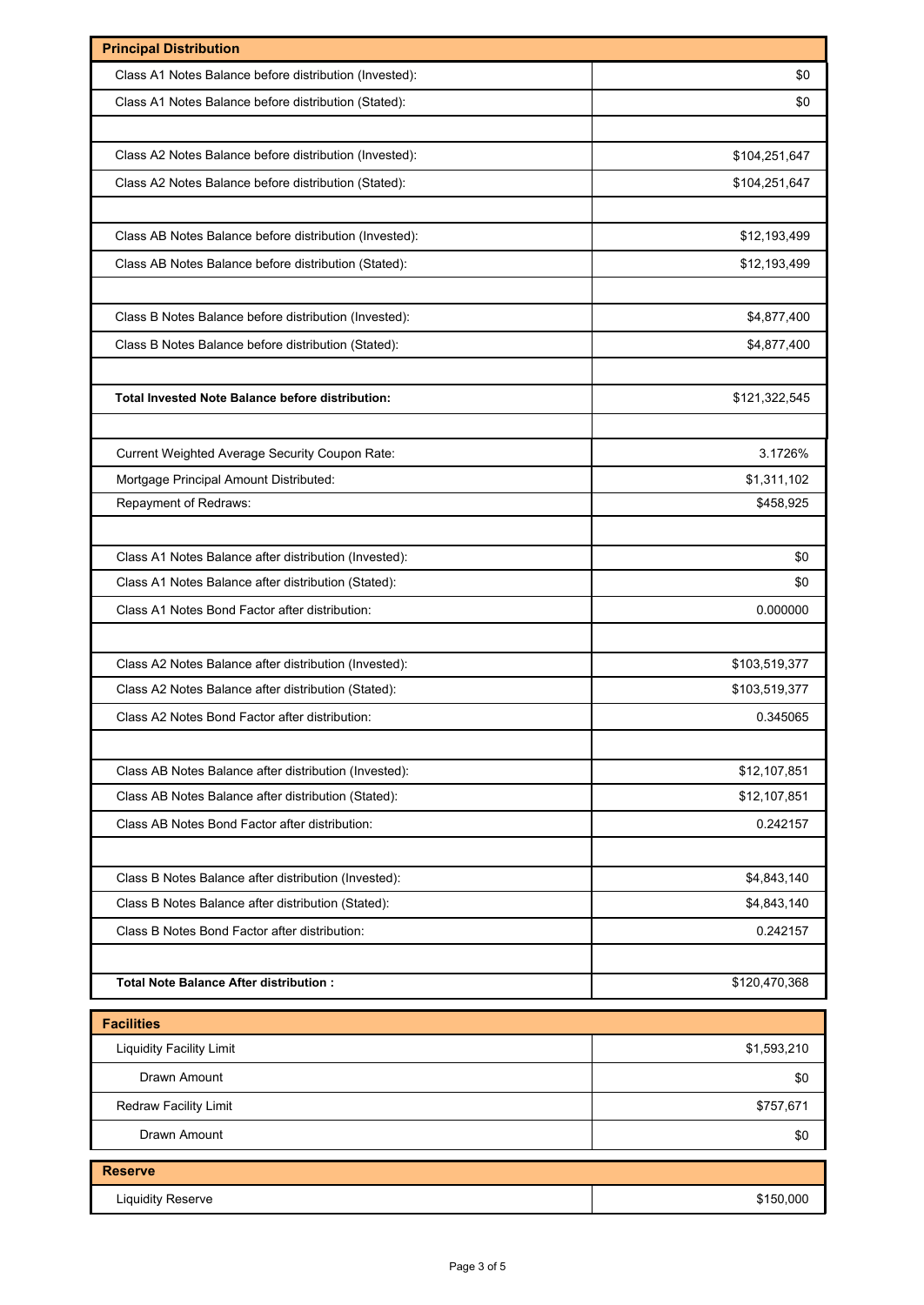| <b>Loan To Valuation Ratio</b>          | % number of loans | % value of loans |
|-----------------------------------------|-------------------|------------------|
| Up to and including 50%:                | 68.11%            | 46.81%           |
| $> 50\%$ , up to and including 55%:     | 6.87%             | 10.00%           |
| $> 55\%$ , up to and including 60%:     | 6.48%             | 9.20%            |
| $> 60\%$ , up to and including $65\%$ : | 6.08%             | 10.13%           |
| $> 65\%$ , up to and including 70%:     | 4.61%             | 8.75%            |
| $> 70\%$ , up to and including $75\%$ : | 4.22%             | 8.49%            |
| >75%, up to and including 80%:          | 2.16%             | 4.16%            |
| $> 80\%$ , up to and including $85\%$ : | 1.08%             | 1.59%            |
| $> 85\%$ , up to and including 90%:     | 0.10%             | 0.26%            |
| $> 90\%$ , up to and including $95\%$ : | 0.10%             | 0.10%            |
| $>95\%$ :                               | 0.20%             | 0.49%            |

| <b>Loan Size Analysis</b>                     | % number of loans | % value of loans |
|-----------------------------------------------|-------------------|------------------|
| Up to and including \$50,000:                 | 33.76%            | 4.61%            |
| $>$ \$50,000, up to and including \$100,000:  | 17.37%            | 10.88%           |
| $> $100,000$ , up to and including \$200,000: | 27.87%            | 34.58%           |
| $>$ \$200,000, up to and including \$300,000: | 14.92%            | 30.89%           |
| $>$ \$300,000, up to and including \$400,000: | 4.61%             | 12.98%           |
| $> $400,000$ , up to and including \$500,000: | 0.88%             | 3.29%            |
| $>$ \$500,000, up to and including \$600,000: | 0.59%             | 2.77%            |

| <b>Seasoning Analysis</b> | % number of loans | % value of loans |
|---------------------------|-------------------|------------------|
| $>60$ months:             | 100.00%           | 100.00%          |

| <b>Remaining Loan Term</b>                | % number of loans | % value of loans |
|-------------------------------------------|-------------------|------------------|
| Up to and including 5 years:              | 4.81%             | 0.88%            |
| > 5 years, up to and including 10 years:  | 10.70%            | 5.74%            |
| > 10 years, up to and including 15 years: | 26.10%            | 18.13%           |
| > 15 years, up to and including 20 years: | 48.28%            | 60.50%           |
| > 20 years, up to and including 25 years: | 10.11%            | 14.75%           |